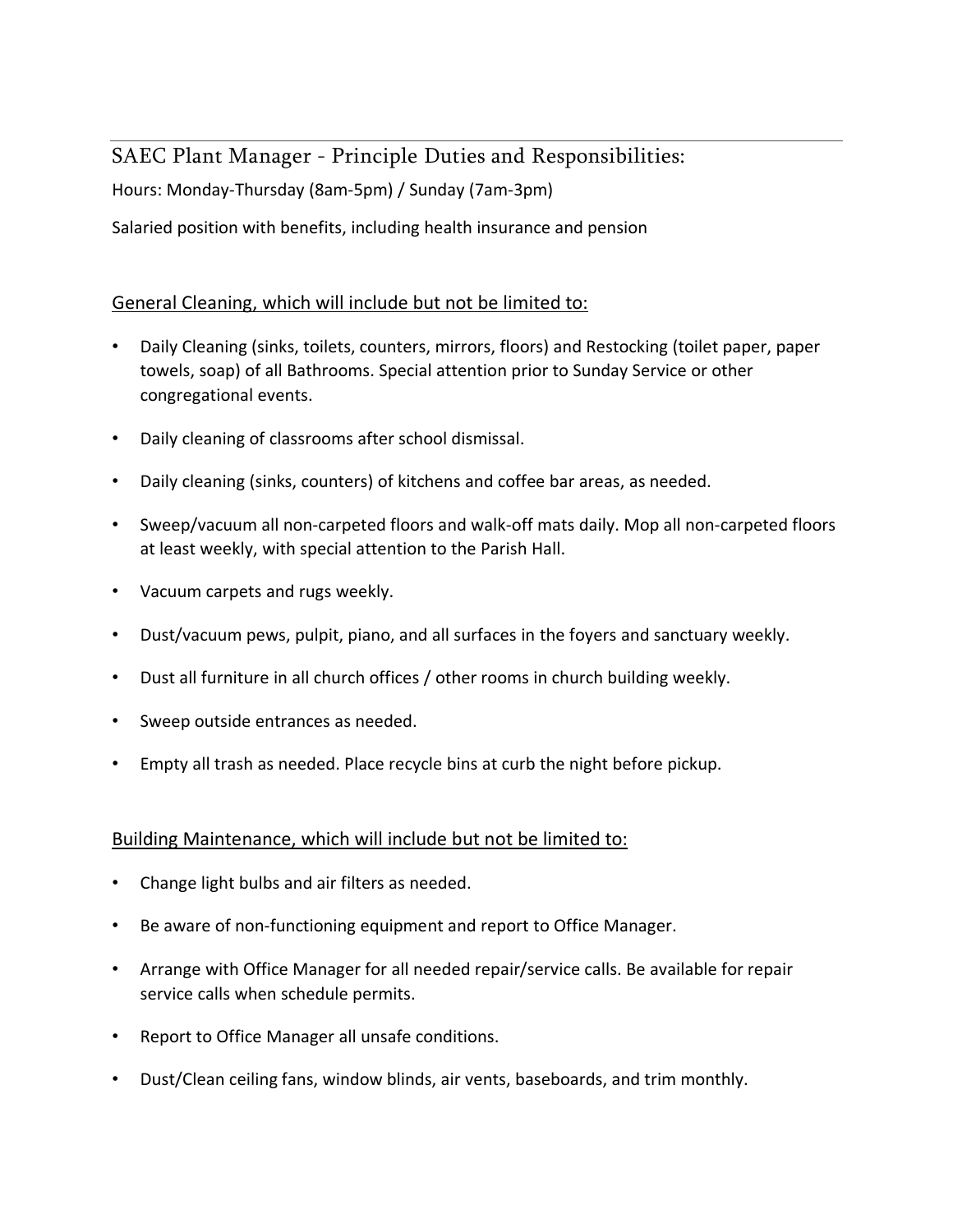- Work with Office Manager to order cleaning supplies, light bulbs and toiletries necessary.
- Keep general area around exterior of building free of debris.
- General maintenance, as needed. Make general repairs within ability level.
- Keep Janitorial Closets and Storage Areas clean and organized.

#### Sunday Duties, which will include but not be limited to:

- Unlock the parking lot door into the church and turn off alarm.
- Turn on all lights in the downstairs halls, in the Church, Narthex and Parish Hall.
- Unlock interior doors to Church Nave and sanctuary.
- Unlock all other exterior doors and the two garden gates.
- DO NOT unlock the Clergy Vesting Sacristy, the Altar Guild Sacristy, the Acolyte Vesting Sacristy, or the Alms Room.
- Check all bathrooms before and after services for cleanliness and supplies.
- Check A/C all systems should be on.
- Clean classrooms, from Friday use.
- Make sure tables and chairs are set up in the Parish Hall for coffee hour. After the last coffee hour, break down and set up for Rhythms of Grace service.
- Before you leave, lock all interior doors, check the bathrooms for cleanliness and turn off lights, and lock all exterior doors with the exception of the entrance door from the parking lot into the church. Lock all outside gates.

#### Property Committee Interface, which will include but not be limited to:

- Attend monthly Property Committee meetings. Meetings are typically one hour long, on a weeknight or Sunday, once per month. Meetings may be in person or via Zoom call.
- Provide verbal reports to Property Committee during meetings, as needed.